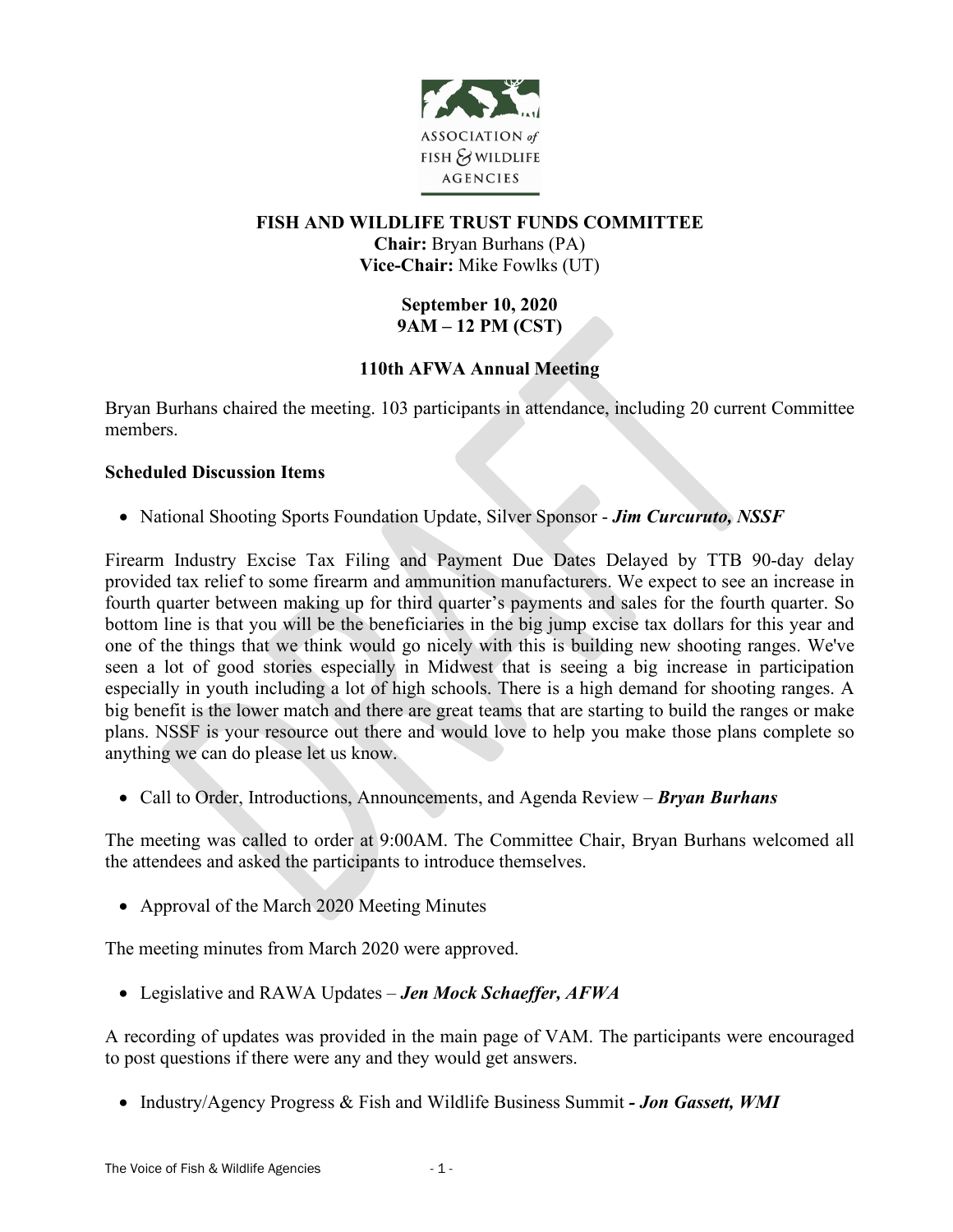The grants were affected because of the pandemic. Industry grant depends a lot on getting out and interacting with industry and state agencies. Trade Shows and most conferences have either been cancelled or gone virtually this year, so it has been difficult.

Because of flexibility we were able to reallocate some of the funds to investigate some emerging issues by Archery Trade Association on excise tax slippage where a product coming from oversees is shipped through amazon or other common carriers indirectly to the consumers in US and bypassing the excise tax. We contracted Southwick Association to do a preliminary review. We found that there is some significant slippage and we will spend some more time and resources to investigate that in the future.

Business Summit which is a big part of what we do was postponed after the talks with the co-chairs. We are anticipating on scheduling that for early next year hopefully in spring.

We participated in a virtual Trade Show. As we mentioned before, Mitch King has been contracted to work on some excise tax issues and he did a recorded presentation on excise tax for the participants.

Another big thing we are working on is the Industry Database. We have contracted DJ Case and Associates to help us with the technical side of it. This database will be much more improved compared to current system. We will possibly add statewide contacts and NGO contacts to the system so whoever has a stake in WSFR program can easily communicate with each other. The database will allow companies to register as excise taxpayers so the states can identify their local taxpayers. We will also incorporate a news feed for industry and state tax issues.

- Wildlife and Sport Fish Restoration Update *Paul Rauch/Bob Curry, WSFR*
	- Program Administration
		- o Assigned WSFR AD responsibility for Program: Administration, Management, Oversight
		- o Set funding caps for administration
		- o Requires biennial administrative audits
	- WSFR's Administration Evolution:
		- $\triangleright$  React and Survive (2001 2016)
			- WSFR staff downsized, reorganized and realigned to meet funding caps in the Improvement Act
			- Institutionalized collaboration (JTF/TFC/FACWG/TWG)
			- Administrative audits initiated and new emphasis placed on program audits. JTF active in policy development.
		- $\triangleright$  Evaluate and Plan (2017 2020)
			- TRACS Meeting of the Parties / MOU
			- Program Management Analysis (PMA)
			- Shared Vision for Program Administration
			- Administrative Funding Needs Analysis
			- Strategic Communications Plan (SCP)
		- $\triangleright$  Build A Strong Future (2021 2025)
			- Efficient Administration
			- Management that enhances collaboration, trust and engagement
			- Oversight that protects Program integrity

### *WSFR will create this Future by:*

• Building an organization that strengthens local connections while leveraging program-wide capacity;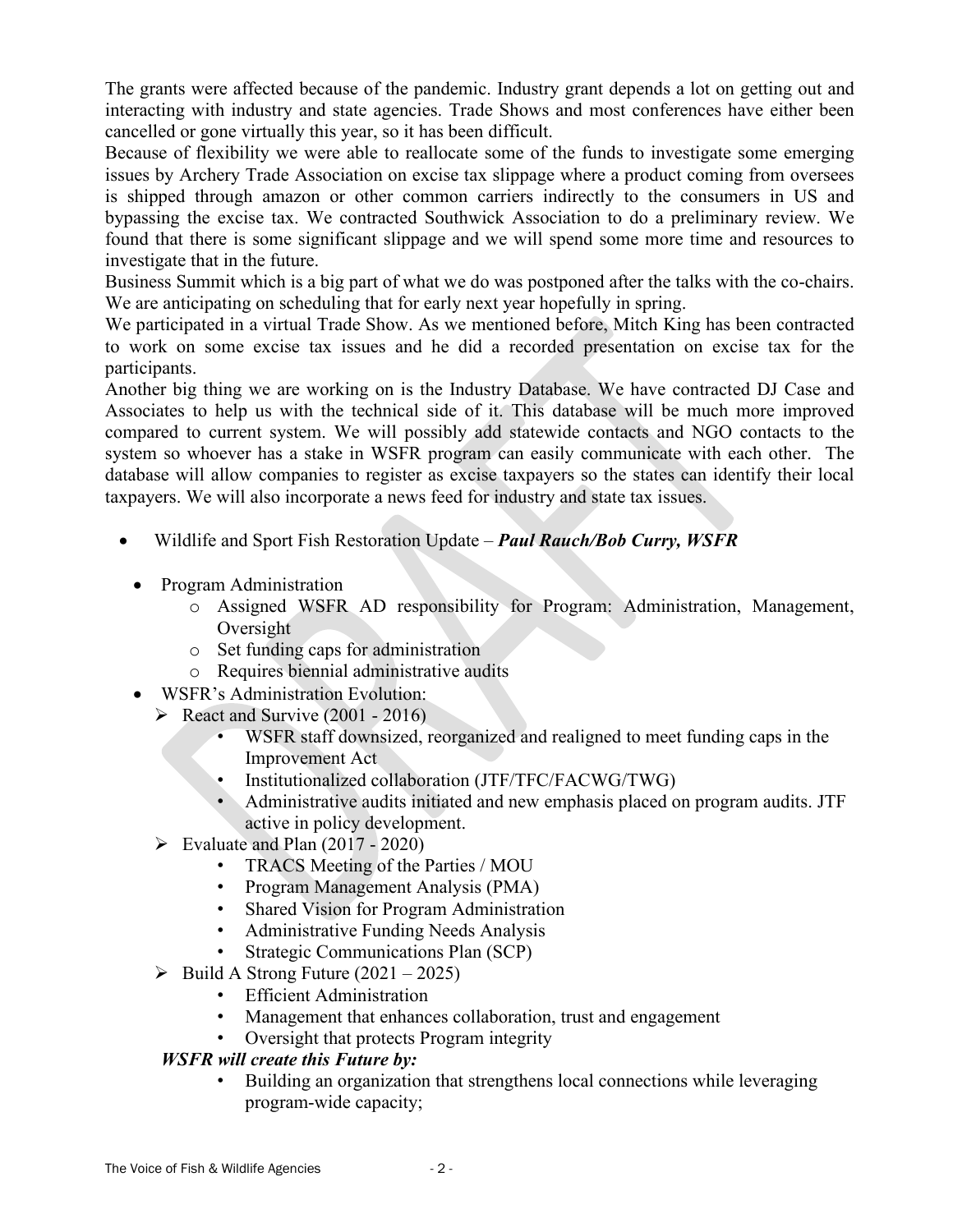- Developing an effective and engaged workforce that identifies with the Program, and is committed to collaboration, communication, and a culture of compliance; and
- Leveraging administrative resources to ensure efficient grant processing, strong training, proactive compliance, and meaningful communication.

### *WSFR will use the following tools to chart a course toward this Future:*

- PMA to define our role (core functions) and the attributes we strive for (desired future condition);
- Shared Vision to remind us of the principles we must adhere to;
- Funding Needs Analysis to point us towards the gaps we need to fill;
- Audits to protect program integrity; and
- SCP and TRACS to guide communications and demonstrate relevance.

## *Next Steps:*

- Use available tools to identify and prioritize the tasks that will:
	- Improve efficiency,
	- Enhance collaboration, trust and engagement, and
	- Protect program integrity;
- Refine tasks, establish workgroups, and undertake work;
- Provide update at North American TFC meeting; and
- Complete the tasks.

## WSFR Administration

# • *Federal Excise Tax 2020 Deferred filing*

In response to the COVID-19 pandemic, the U.S. Treasury provided expanded disaster relief through deferred filing and payments of the Federal Excise Tax.

| <b>Excise Tax</b>                            | <b>Calendar Year</b><br><b>Quarter</b> | <b>Original Due Date</b>               | <b>Extended Due Date</b>                                          |
|----------------------------------------------|----------------------------------------|----------------------------------------|-------------------------------------------------------------------|
| <b>Firearms &amp;</b><br><b>Ammunition</b>   | <b>NA</b>                              | March 1 through<br><b>July 1, 2020</b> | 90 day extension<br>(May 30 through<br><b>September 29, 2020)</b> |
| <b>Sport Fishing &amp;</b><br><b>Archery</b> | $\overline{2}$                         | <b>July 31, 2020</b>                   | <b>October 31, 2020</b>                                           |
| <b>Sport Fishing &amp;</b><br><b>Archery</b> | 1                                      | <b>April 30, 3030</b>                  | <b>October 31, 2020</b>                                           |

# • *Wildlife Restoration Account (WRA)*

Industry indicates sales of firearms and ammunition are up in 2020.

Assuming most firearms and ammunition excise tax (FAET) filers will take advantage of the postponement period, USFWS may see less FAET dollars coming into the WRA during the

The Voice of Fish & Wildlife Agencies - 3 -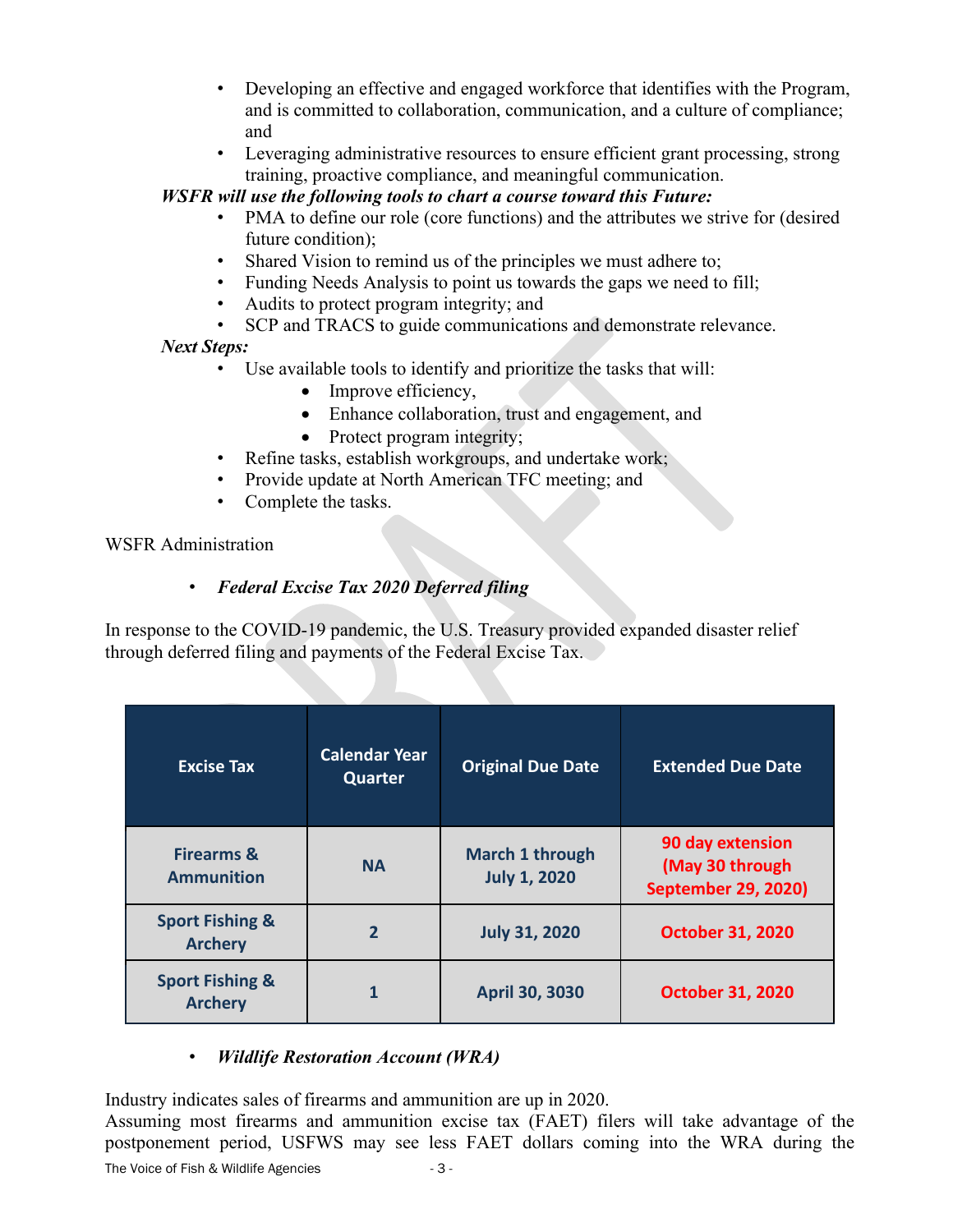postponement period – which is reflected in the significant decrease in the third quarter. Once this period is over (and barring any extensions), the payments should "catch up."

#### *Wildlife Restoration Fund*

May see smaller receipts for Preliminary Apportionments Through 3rd Quarter (June 2020) total WR receipts decreased by 22% Firearms/ammo decreased by 21.10% Archery down 31.84%

|             | 2019          | 2020             |
|-------------|---------------|------------------|
| 1st Quarter | \$160,920,464 | \$162,214,606    |
| 2nd Quarter | \$308,849,073 | \$324,958,385.13 |
| 3rd Quarter | \$465,569,729 | \$363,376,136    |

## *Sport Fish Restoration and Boating Trust Fund (SFRBTF)*

Majority of SFRBTF receipts are from motorboat fuels The motorboat fuel portion of funds is determined by a formula that includes the annual number of registered vessels provided by USCG.

Total gas collections are NOT an input to this formula.

Through 3rd Quarter (June 2020) total SFR receipts down 3.80%; fishing tackle excise tax is down 15.4%

|           | 2019             | 2020             |
|-----------|------------------|------------------|
| Quarter 1 | \$121,850,980.97 | \$120,714,910.92 |
| Quarter 2 | \$285,302,756.01 | \$277,787,075.87 |
| Quarter 3 | \$458,661,735.43 | \$441,253,539.43 |

The Administration's FY 2021 proposed budget reduces SWG Program funding by more than \$36.3 million from FY 2020 levels.

| <b>Subprogram</b>      | 2017<br><b>Enacted</b> | 2018<br><b>Enacted</b> | 2019<br><b>Enacted</b> | 2020<br><b>Enacted</b> | 2021<br><b>President's</b><br><b>Budget</b><br><b>Request</b> |
|------------------------|------------------------|------------------------|------------------------|------------------------|---------------------------------------------------------------|
| <b>SWG Formula</b>     | 52.0                   | 53.0                   | 54.0                   | 55.0                   | 29.3                                                          |
| <b>SWG Competitive</b> | 6.4                    | 6.4                    | 6.4                    | 7.4                    | 2.0                                                           |
| <b>TWG Competitive</b> | 4.2                    | 4.2                    | 4.2                    | 5.2                    | 0                                                             |
| <b>STWG Total</b>      | 62.6                   | 63.6                   | 64.6                   | 67.6                   | 31.3                                                          |

### • *Policy*

• Piloting a Standard Operating Process for developing recommendations on policy topics identified by JTF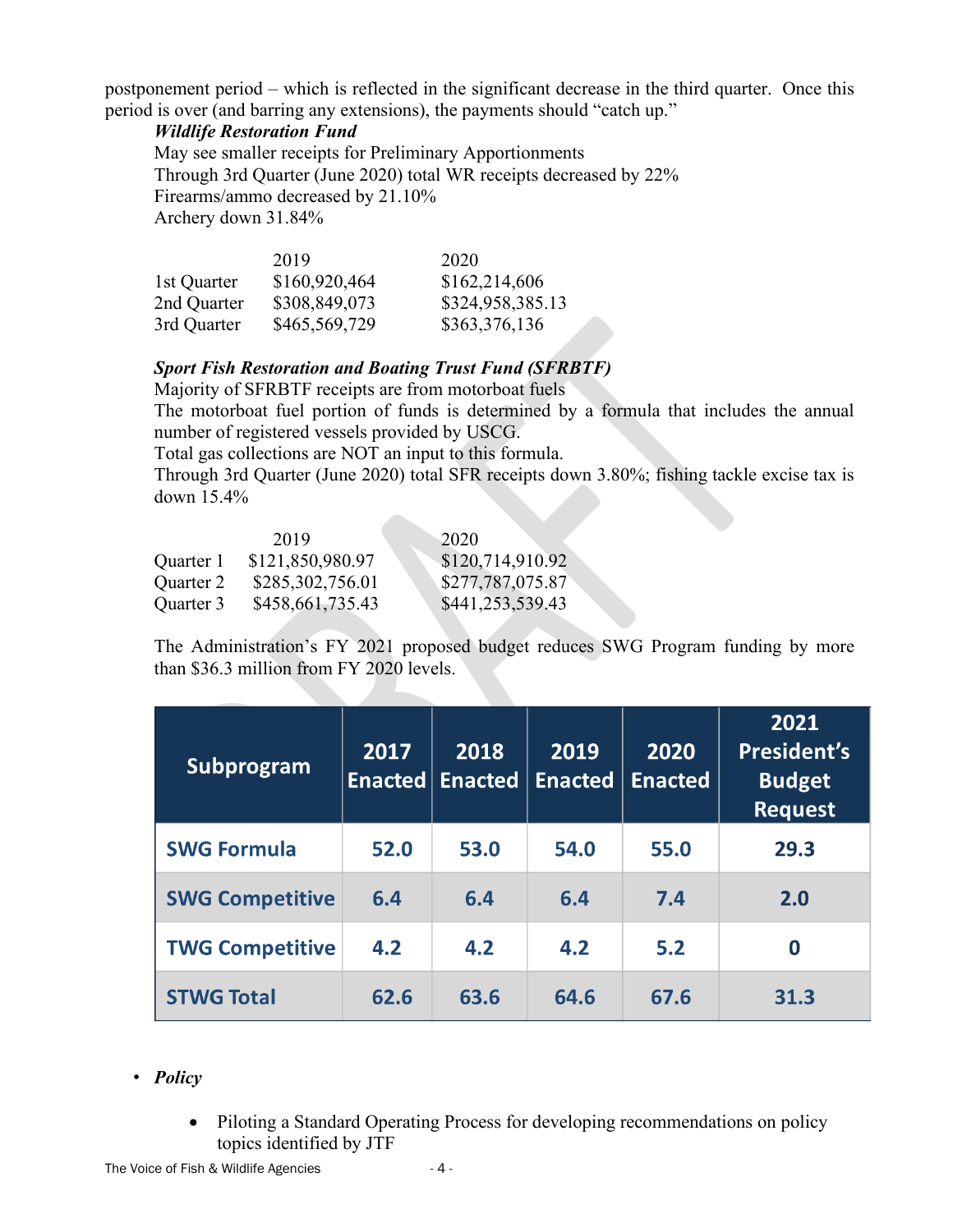- Identifying proposed changes to 50 CFR 80 & Service Manual Chapters to align with:
	- o Target Practice and Marksmanship Training Support Act, P. Law 116-17; and,
	- o Modernizing the Pittman Robertson Fund for Tomorrow's Needs Act, P. Law 116-94

### • *Modernizing the PR Fund for Tomorrow's Needs Act*

- Tasked with developing guidance to implement amendments to the Wildlife Restoration Act;
- Composed of subject matter experts;
- Draft guidance will be distributed for review in accordance with JTF-approved WSFR Communication Protocol; and
- Final guidance will be presented for review and accepted by the JTF.

## • *Wildlife Restoration & Hunter Education Advisory Team*

*Purpose:* To facilitate the construction and expansion of public target ranges, including ranges on Federal land managed by the Forest Service and the Bureau of Land Management.

- Responds to grant related questions regarding the Target Practice and Marksmanship Training Support Act and Modernizing the Pittman Robertson Fund for Tomorrow's Needs Act
- Posts advisories to provide interim advice while we develop final guidance.
- 17 advisories posted so far available at: https://fawiki.fws.gov/pages/viewpage.action?pageId=117669889

### • *National Survey*

We are continuing the use of the fifty state license data bases that we have done the past two surveys, where we get the resident licenseholder numbers by county, and then focus recruitment of respondents to the counties with the most hunters and anglers. We are not asking for the licenseholder contact information.

- State license information will be used to select the sample;
- Freshwater/Saltwater split information for Coastal States will be included;
- Target shooting, archery, and motorized boating questions will be added;
- Individual States can buy in to get full reports; and
- Contact Richard Aiken at Richard Aiken@fws.gov for additional information

# • *TRACS Update*

June  $15<sup>th</sup>$ , 2020 was a big milestone, that's the day the TRACS enhancement was launched. We are continuously improving it and add more functionality over time. This was a 4-year effort dating back to the fall of 2016. The foundation for the TRACS Grant Performance Module was laid September 2016 in Denver, Colorado at the WMI Meeting of the Parties. The product of that meeting was an MOU between the USFWS and AFWA that laid out an agreement defining what the TRACS Module would be and how it would be developed. The MOU was adopted by the JTF in November 2017 and signed by the parties in March 2018.

Paul aske Steve Williams and John Gassett to give a perspective on TRACS as one of key players in the process.

*Steve Williams* – Steve spent 17 years working in 3 different state fish and wildlife agencies. In 2002 he became the Director of the Fish and Wildlife Service. As a director he helped establishing the Joint Task Force. Back then there was strain between State Fish and Wildlife Agencies and the USFWS. One of the biggest strains was how the Federal Aid Program was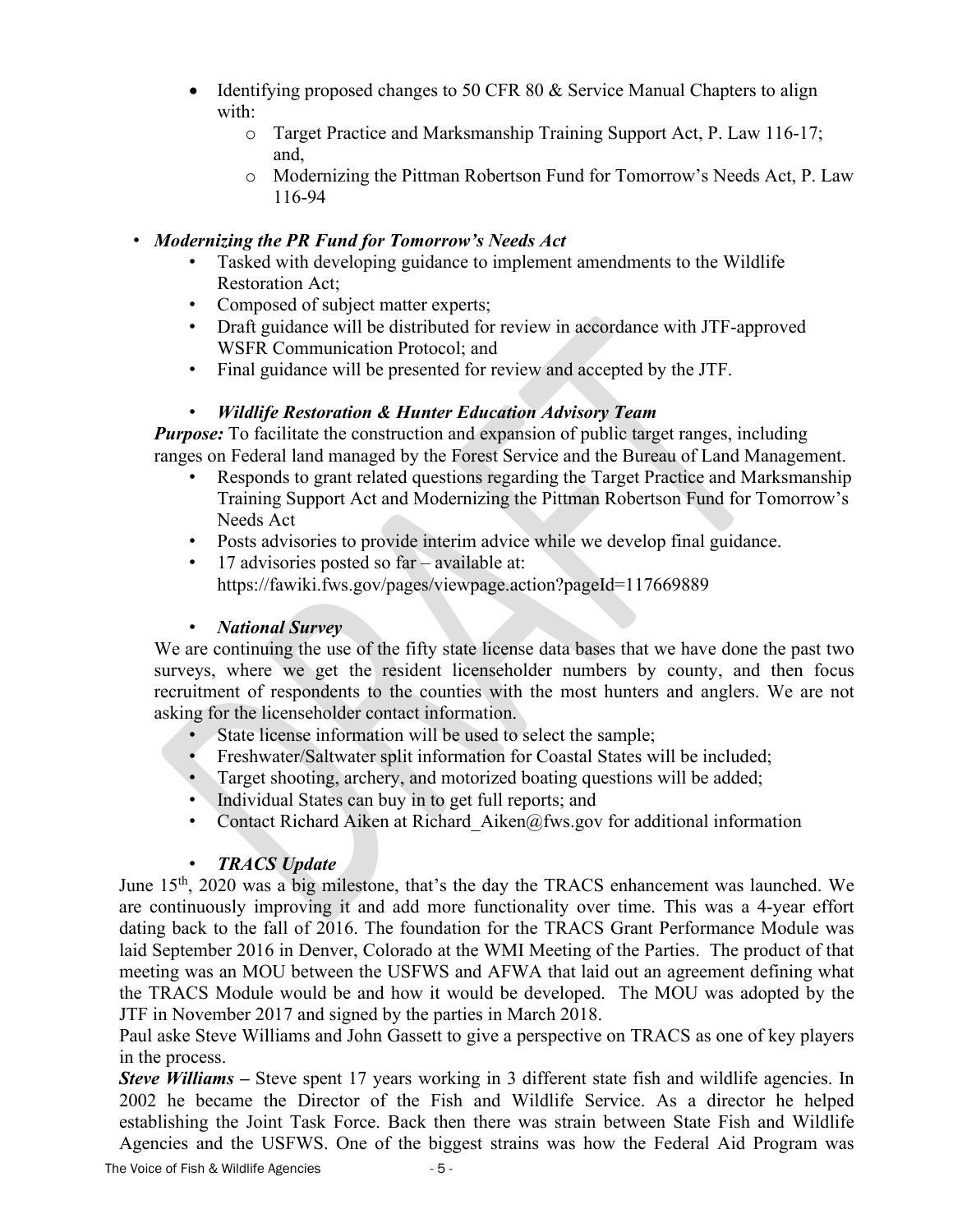being administered. And that's how the Joint Task Force was started (around 2002). Also in the effort to have a better collaboration with state agencies we brought them into the process of the development of National Wildlife Refuge Policies, we got IGs to do the audits. Also back in early 2000, the Migratory Bird Program and the Federal Aid Program were administered by one Assistant Director. Those two programs are the ones that are the closest you collaborate with states, but they are totally two different programs. And during all these years it has been an extensive improvement of trust, collaboration and engagement between Fish and Wildlife Service and State Agencies. Moving to TRACS, Paul asked the WMI to help heading the collaboration with the states. When it comes to collaboration between Federal Agencies and State Agencies, there are challenges. There are federal laws, regulations and policies that occur at federal level that are not present at the state level. There are systems that federal agencies must work under. Wishing everyone entered with this process with the idea that compromise is a good thing and encouraged all to think about each other, AFWA and FWS and keep these three words in mind: trust, collaboration and engagement.

*John Gassett* – served for 8 years as a Director of Kentucky and after that joined WMI. It's been 15 years of participating in discussions of performance reporting and TRACS. A little historic perspective. This is not a new concept. Things in government don't last forever. In 2005-2006 there was an OMB part review of WSRF program that identified the need for the information management and accountability. In the same time the FAMES system through which the states were reporting on federal aid was becoming obsolete. So, the results of that audit and FAMES questionable functionality drove the states to try developing a better system. So, the idea of TRACS was born around 2009. On 2012 FAMES was retired and at JTF meeting around 2012 there were some concerns about TRACS, largely about some data sensitivity, public view, and some other issues. First Beta version was rolled out in 2013. In 2016 at the JTF meting in Las Vegas, the Co-Chairs requested that WMI perform a review. They asked WMI to create a communications plan, develop a process for amending TRACS, integrate objectives in the TRACS reporting, resolving workload issues caused by duplications and a various number of technical challenges WMI was asked to look at. A meeting of parties took place in Denver to address all these issues. There is a comprehensive report that came out of that meeting. But this has been a 14-year process from the concept to the current version.

#### *Paul Rauch - TRACS Memorandum of Understanding*

Contained in the MOU was a process, criteria, and a vote for establishing the date on which States would take on primary responsibility for entering data into TRACS. Per the MOU, I provided notice of the proposed a Handoff Date of October 1, 2020 to the AFWA Trust Funds Committee during their meeting on Friday, March 8, 2019 in Denver, Colorado. Now, 18 months later, States are poised to take that vote.

The second criteria in the TRACS MOU is that State personnel have been trained to use it. Due to COVID-19 impacts, WSFR launched an aggressive effort to re-tool TRACS Training into a series of 43 live training webinars. The first was held July 8th for the TRACS Working Group members and number 43 will be on September 11. 720 participants have received the training. 55 of 56 States, Territories, and Districts with Fish and Wildlife Agencies registered at least one staff member for TRACS Training. The numbers of trained staff vary greatly State by State, based on how a State manages grants. Some States consolidate data entry through their Federal Aid Coordinator. In other States, Project or Program Managers may be responsible for data entry. Feedback on the training has been overwhelmingly positive. Trainees expressed a high degree of satisfaction with the training. Overall, 97% of evaluation responses have recorded they were either satisfied or very satisfied with the training. In addition to the training webinars, on-Line "E-Learning" resources will continue to be available to all users indefinitely through the new WSFR Training Portal. In addition WSFR staffs a full-time Help Desk to support TRACS Users during normal business hours.

The Voice of Fish & Wildlife Agencies - 6 -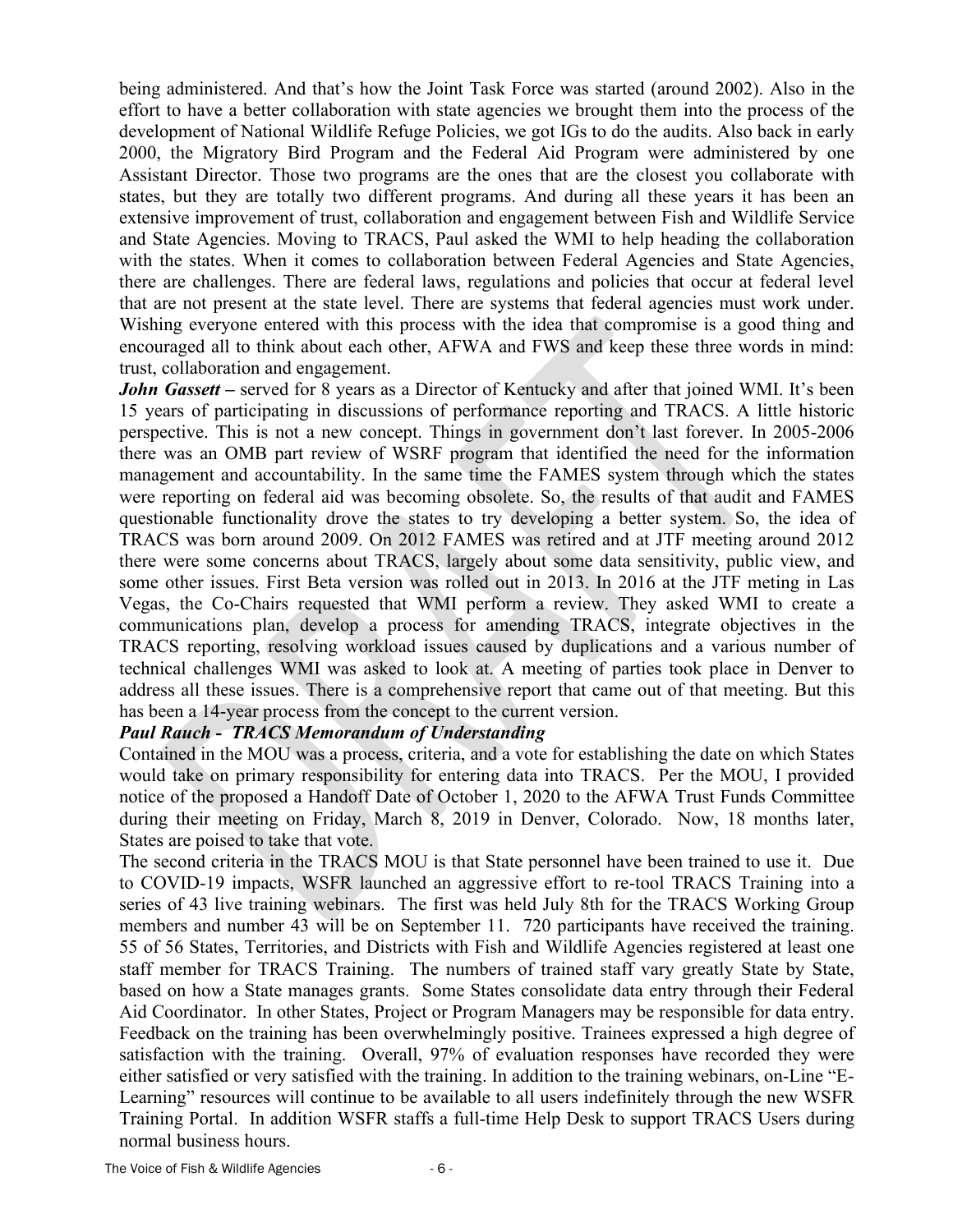COVID-19 has caused State and Federal agencies to re-create processes and procedures to fit with remote work requirements. In addition, the uneven roll-out of the new GrantSolutions system has caused undue stress and uncertainty for everyone involved in the management of WSFR funded federal grants. While the Resolution you will be voting on shortly establishes an October 1 handoff date, I have pushed the calendar back on which grants must be entered into TRACS to include just those grants with a start date of January 1, 2021 or later. Hopefully, this change will provide State and WSFR staff ample time to prepare for data entry in TRACS and will assure a smooth, successful roll-out of the system.

TRACS Development Team uses a process called Agile Development. Members of the team are assigned pieces of software code to develop over a two-week "Sprint". At the end of the Sprint, members come back together to fit the pieces of code together to complete or enhance some specific function. This allows a system to be continuously improved, or for new functionality to be introduced without having to build from scratch. A "Scrum Master" works with the Product Manager to identify priorities, then assigns development of the code to a specific Sprint. The three functions above have been prioritized and assigned based on when TRACS users will need to access the function.

WSFR's TRACS Commitment:

- 1. Continue to maintain and enhance TRACS within the framework established by the MOU: JTF/TFC/TWG/FACWG;
- 2. Continue to use the JTF communication protocol for informing States of and seeking input on major system related issues;
- 3. Continue to provide a robust training program that will train new users and keep existing users informed of and trained on system enhancements; and
- 4. Continue to improve inter-operability between GrantSolutions and TRACS

*Lisa Holt, AK –* Thanked Paul and his staff and everyone involved with the TRACS process for their work. She asked if copy/paste functionality in TRACS will be a high priority and have that done by June before we start reporting.

Paul promised WSFR will make that a priority.

*Kelly Hepler, SD* – About States' affirmation, I will speak at the Executive Committee and this can come out as a resolution that the states support this. The other issue his that our Federal Aid coordinator still has issues with the level of the training she has received. The webinar was mor of the introduction of the functionality and not really how to do it. So, the states still have concerns and that's with GranbtSolutions which you can't do anything about. We know you are doing the best to make these things work and we know it's painful for your staff and for the states.

Paul – We have been in contact with those states that were expressing concerns. We are continuing with the trainings and trying to get more information out there. We will support any states with some hands-on additional trainings if needed.

As for the resolution, the MOU doesn't really mention any resolutions, it just requires 2/3 of the states to affirm in some ways.

Kelly Hepler moved the motion which was passed by the committee members.

*Action Item: Trust Fund Committee reaffirms the States' commitment to Item 5(H) of the MOU signed between the USFWS and AFWA at the North American Conference, March 2018 in Norfolk, VA, with the new TRACS Handoff date of January 1st, 2021.*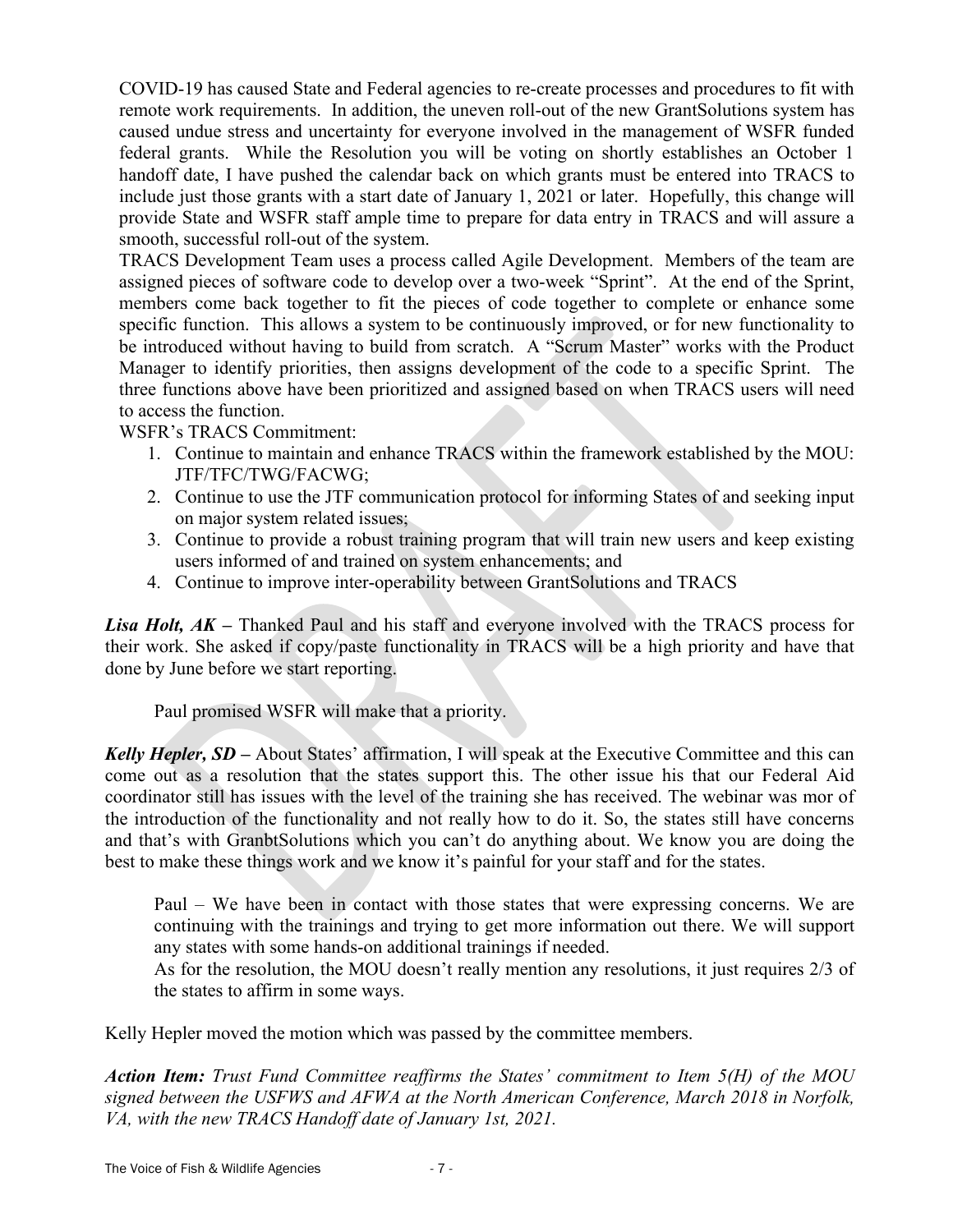*H. Recipients (does not include sub-recipients or contractors) will assume responsibility for entering data into TRACS when the TRACS enhancement is fully functional, and State personnel have been trained to use it. The States and Territories will have a minimum notice of 12-months of the "handoff date". The handoff date will be agreed upon by the States, by at least two-thirds majority vote.*

### • The Council to Advancing Hunting & Shooting Sports – *Samantha Pedder, CAHSS*

Early this year the Council released the Business Plan. With the PR Modernization passing on December 2019 we had great opportunities with 2020. COVID has changed things but not necessarily for the worst. Yesterday we found out that more than \$7 M will be allocated in a very short time for R3 grants in regional and national level. This is a huge accomplishment. Many of our partners are going to lead national projects that will help a whole collective R3 professional community move forward. This is a big deal and the Council continues to work with partners and facilitate and help inspire conversations and national and regional level.

We completed the Business Plan for the Council based on a survey with the state fish and wildlife directors. The survey was completed in July and the input was used to establish our priorities. With that plan on hand, now we are aiming for the Strategic Plan.

Once COVID hit, we still have a mission to increase the participation in hunting and shooting and we have to do that by working with our partners. So, we still have to have these conversations and share those with the rest of the community. So rather than meeting face to face, we went online like the rest of the country. We hosted weekly events, coffee hours, webinars, happy hours and so on.

We hosted a virtual R3 Forum in August and we had a great participation. We are building on the success of that event in planning on in-person event for May 2021.

We continue to facilitate the R3 Implementation workgroup. In last 18 months, this group of  $30<sup>+</sup>$ individuals dedicated 3,000 hours to identify 10 key priorities. We cover topics of mentoring, training, Clearinghouse for R3 as well as partnerships and organizational culture. I would like to show you a preview of R3 Clearinghouse. This is a great place to share your implemented grants with the R3 community or see what the others are doing.

• The federal aid Coordinators WorkGroup

Grant Solutions is a significant concern for the Federal Aid Coordinators Working Group (FACWG) and Federal Aid Coordinators (FACs) in the next year. One of the concerns that remains is about duplication of effort between TRACS and Grant Solutions and the increased burden on state FACs. The go live date for Grant Solutions was May 18, 2020. The guidance that came out on August 27 was confusing. As a working group we would be willing to compile a list of the concerns and confusing parts so we could maybe help to tweak that guidance for states. The TRACS Enhancement is still a concern for the Federal Aid Coordinators Working Group (FACWG) and Federal Aid Coordinators (FACs) and duplication of effort with Grant Solutions. We have a new proposal for changes to bylaws again.

*FACWG Action Item: The FACWG is requesting approval of the bylaws, which have been updated to include the proposed process for the review of issues and development of policy presented to the JTF.*

• In January 2020, WSFR distributed a memo detailing a proposal that identifies a process to bring issues to the JTF for consideration at future meetings. The intention is to formalize the issue identification process and append it to the JTF charter.